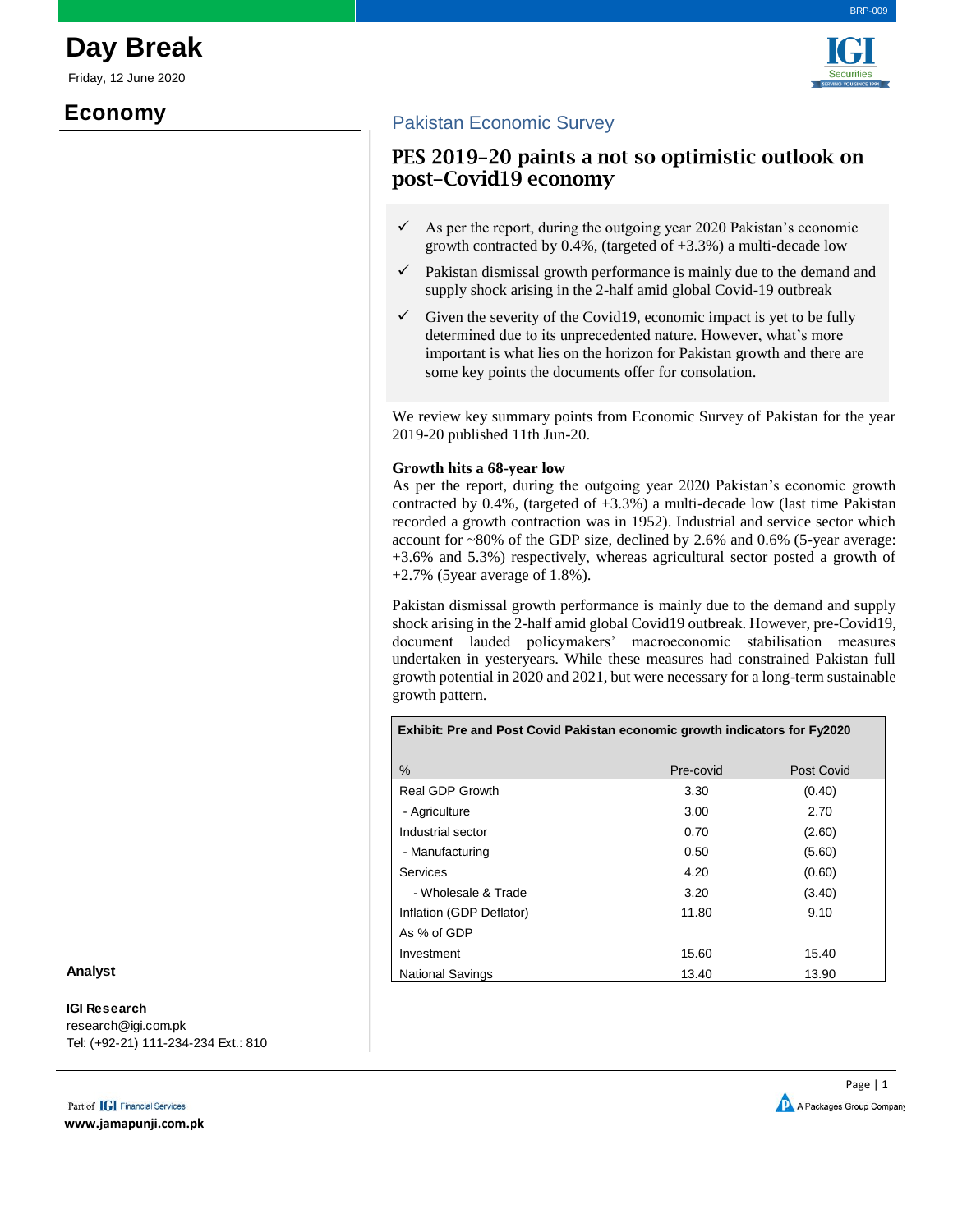

| Summarised Pakistan Covid19 economic repercussion and outlook |                                                                                                                                                                                                                                                                                                                                                                                                                                                                                                                                                                                                                                                                                                                                 |  |  |  |
|---------------------------------------------------------------|---------------------------------------------------------------------------------------------------------------------------------------------------------------------------------------------------------------------------------------------------------------------------------------------------------------------------------------------------------------------------------------------------------------------------------------------------------------------------------------------------------------------------------------------------------------------------------------------------------------------------------------------------------------------------------------------------------------------------------|--|--|--|
| <b>Investment</b>                                             | · Due to impaired liquidity positions of potential investors and heightened risk perceptions, a heavy decline in private<br>investment is expected to occur in the coming months.<br>• It is expected that there will be a decline of 30-40% in fresh FDI during 2020 and 2021.<br>. Further, reduction of profits due to economic slowdown will hamper reinvested earnings, a major component of FDI.                                                                                                                                                                                                                                                                                                                          |  |  |  |
| <b>Trade and Business</b><br><b>Activity</b>                  | • Pakistan's economy may face a loss in business activity due to disruption in trade activities<br>• On import and exports, major trade partner countries (USA, UK, China, Japan and Germany - comprising >50%) also<br>happen to be the worst hit countries.<br>• Businesses will face liquidity issues, and many more may experience insolvency. They will require different kinds of<br>support, for instance bailouts and provision of cheap funding, among others.                                                                                                                                                                                                                                                         |  |  |  |
| <b>Fiscal Management</b>                                      | • Domestic fiscal adjustments will be the hardest hit.<br>" Revenues might be difficult to increase. So far due to disruption in economic activity, a negative 13.4% loss of revenue<br>for Mar and Apr has occurred as compared to similar period of preceding year. Growth in revenues prior to that<br>(8MFY20) stood at a healthy 17%.<br>Accordingly, revenues are expected to fall to PKR 3.9trn as against revised target of PKR 4.8trn (Budgeted: PKR<br>$5.5$ trn $).$<br>Expenditure demand may be immense on social, health and defence.<br>As a result of reallocation of expenditures and increase in public spending budget deficit is expected to clock in at<br>9.4% of GDP as against budgeted target of 7.5%. |  |  |  |
| <b>Debt Management</b>                                        | . This high fiscal deficit will lead to high higher debt accumulation<br>• Which makes financing for development projects difficult<br>- Lengthening of maturity profile of domestic debt, borrowing through multiple instruments including Eurobonds,<br>Pakistan International Sukuk, Panda Bonds etc. are all under consideration but current capital markets situation would<br>limit exploring these options.                                                                                                                                                                                                                                                                                                              |  |  |  |
| <b>Inflation</b>                                              | - Covid19 had significantly slowdown aggregate demand, exerting downward pressure on global commodity prices.<br>• This decline in global commodities and crude oil prices is providing multidimensional support to overall national<br>inflation index<br>• However, risks of supply disruption and hoarding remain potent and the government is making all out efforts to<br>maintain a smooth supply besides taking strict action against hoarders to control artificial price hikes.<br>Inflation is therefore expected to remain at 10.7% for FY20, below the earlier forecast of 11.8% and is expected to<br>further scale down to single digit in FY2021.                                                                |  |  |  |
| Growth                                                        | • The provisional real GDP of Pakistan has contracted by 0.4% as against projected growth of 3.3% budgeted.<br>• Manufacturing and Industrial sector have faced the major brunt of the pandemic.<br>- Agriculture sector has not witnessed major disruptions yet, however risks of labour mobility for crop harvesting exist.<br>Border closures and existing lockdown conditions, will potentially have a disruptive impact on the agriculture value<br>chain.<br>Growth may register a 2% or less in 2021.                                                                                                                                                                                                                    |  |  |  |
| <b>Social Impact</b>                                          | An estimated 56.6% of the population is socio-economically vulnerable due to the COVID-19 crisis.<br>Among the most vulnerable, the expected loss of employment is estimated to be between 12.5-15.5mn in case of<br>moderate slow-down of economic activity/partial lockdown, and between 18.7-19.1mn in case of severe restrictions to<br>economic activity/full lockdown<br>A 2% growth in 2021 is lower than the population growth rate, challenges such as unemployment and poverty are<br>expected to persist and aggravate.<br>It is expected that wholesale and retail trade will lose maximum workers followed by manufacturing, construction and<br>transport.                                                        |  |  |  |

Source: IGI Research, Pakistan Economic Survey 2019-2020

### **Outlook: Some consolation but not much optimism**

Given the severity of the Covid19, economic impact is yet to be fully determined due to its unprecedented nature. However, what's more important is what lies on the horizon for Pakistan growth and there are some key points the documents offer for consolation;

- The document identifies that a**dverse impact of Covid19 is finally bottoming out**
- Economic experts largely agree that **growth will likely take a 'V-shape' recovery** and will gather momentum in coming years
- **Fiscal stimulus package of PKR 1.24trn** along with measures taken by State Bank of Pakistan (SBP) for providing liquidity support to households and businesses will counteract the current economic downturn.